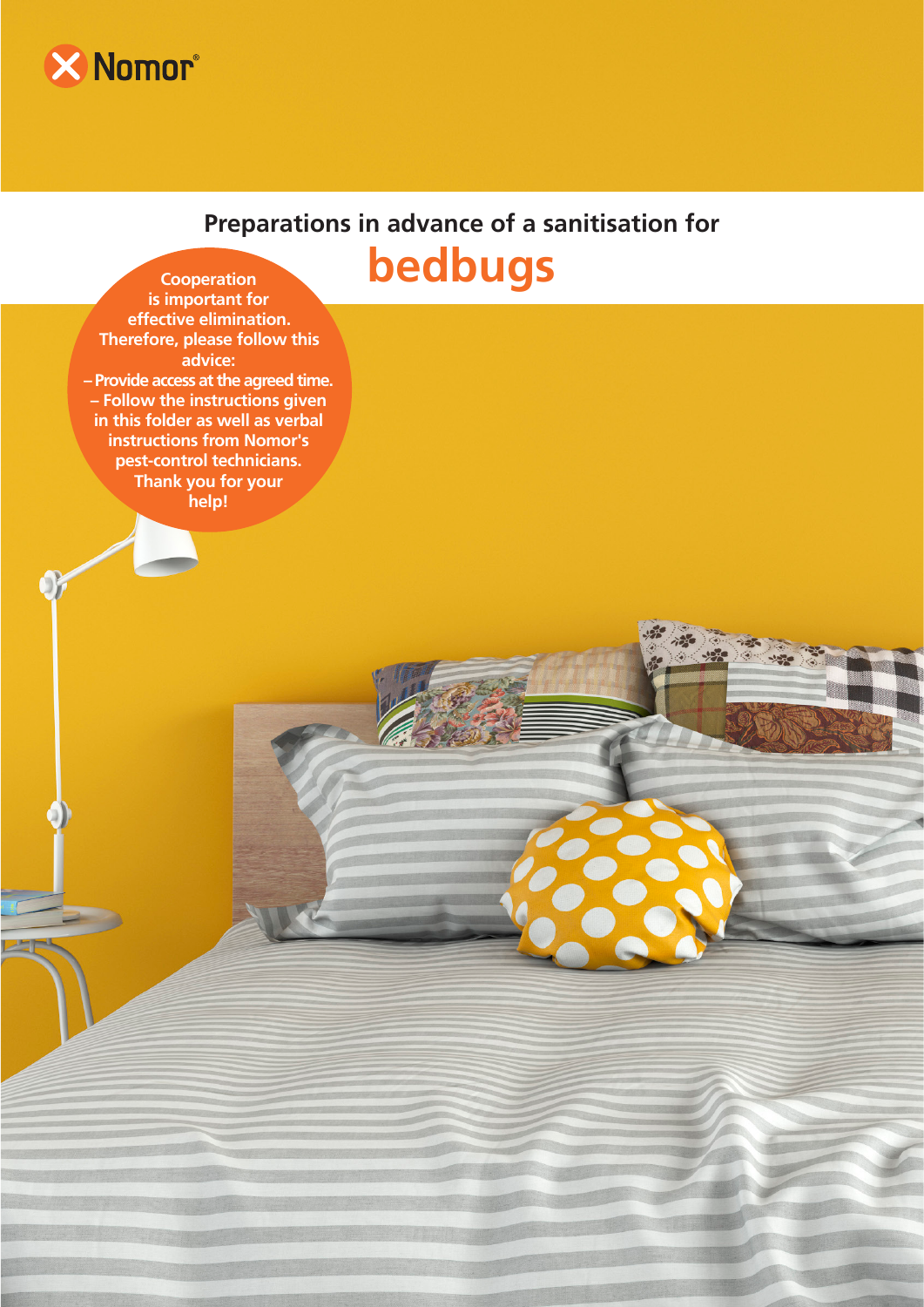# **Preparations in advance of a sanitisation for bedbugs**

Bedbugs have been found in your apartment and Nomor will therefore carry out a sanitisation to eliminate them. A product must be sprayed in the apartment in order for the sanitisation to be effective. Because of this, we need your help with the preparations.

> Before the sanitisation, bedding must be removed and the bed must be placed on its side or upside-down to allow the technicians access to the bottom.

Wash bedding, including duvets and pillows, before the sanitisation. Wash them at a minimum of 60°C and then tumble dry. Then place the washed and dried fabrics in well-sealed plastic bags. Fabrics that cannot be washed at 60°C should be treated with heat or cold in some other way e.g. in a drying cabinet or freezer.

Vacuum clean and use a damp cloth to wipe skirting boards in the affected rooms a day before each sanitisation.

Sofas and armchairs must be overturned and placed on their side or upside-down to allow the technicians access to the bottom of the furniture. Furniture placed against walls must be moved out half a metre from the wall. Don't move furniture away from the affected areas.

**50 cm**

**60°C** 

 $\bigcirc$ 



**No-one is allowed to be in the apartment for 1 hour after the sanitisation.** 

!